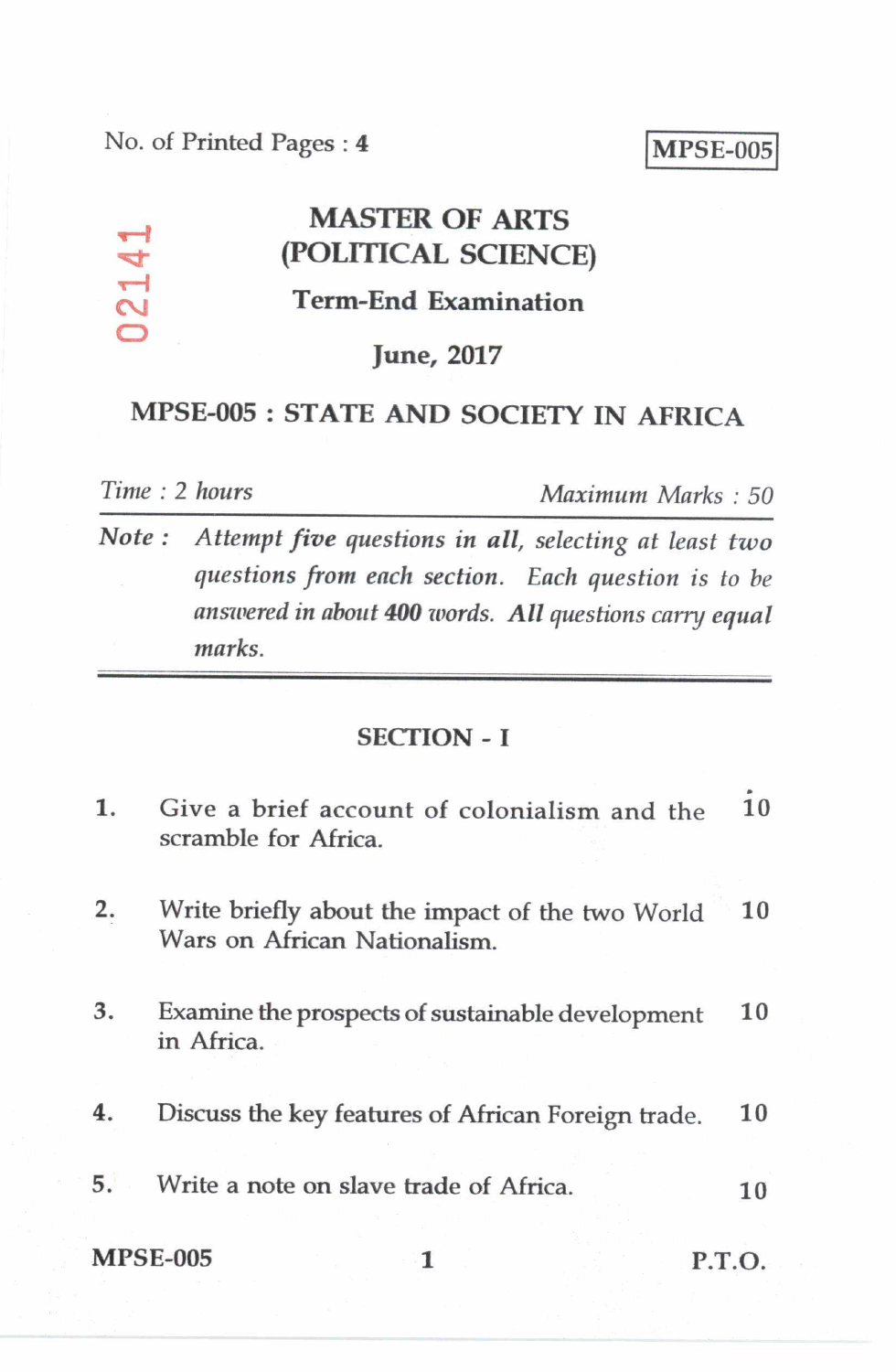### SECTION - II

| 6. | What were the problems of statehood that<br>confronted African states ? Elaborate.                 | 10 |
|----|----------------------------------------------------------------------------------------------------|----|
| 7. | Write short notes on the following :<br>The Congo Crisis<br>(a)<br>The Horn of Africa<br>(b)       | 10 |
| 8. | "Ethnicity is the main cause of violence". Discuss<br>this statement.                              | 10 |
| 9. | Discuss any two of the major problems that UN<br>Peace Keeping in Africa suffered from.            | 10 |
|    | 10. Which factors were responsible for the emergence<br>of ethnic conflict in Rwanda in the 1990s? | 10 |

Elaborate.

MPSE-005 2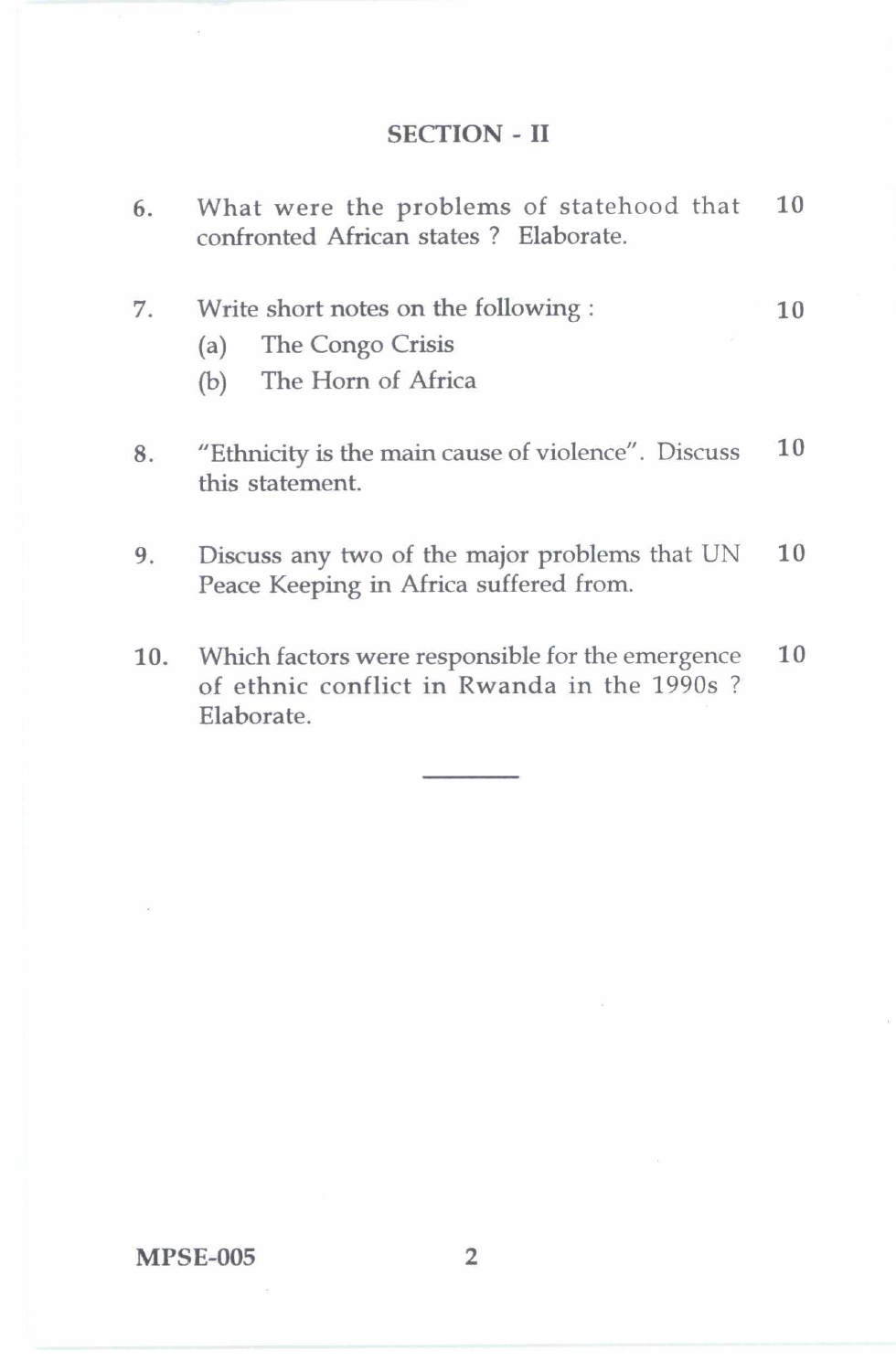एम.पी.एस.ई.-005

# स्नातकोत्तर उपाधि कार्यकम (राजनीति शास्त्र) सत्रांत परीक्षा जून, 2017

एम.पी.एस.ई.-005 : अफ्रीका में राज्य और समाज

समय : 2 घण्टे अधिकतम अंक : 50 नोट $\cdot$ **कुल पाँच** प्रश्नों के उत्तर दें, प्रत्येक अनुभाग में से कम-से-कम .<br>दो प्रश्न चुनते हुये। प्रत्येक प्रश्न का उत्तर लगभग 400 शब्दों में दें। सभी प्रश्नों के अंक समान हैं।

#### अनुभाग - 1

उपनिवेशवाद और अफ्रीका के लिये दौड़ (scramble) का  $1.$ 10 एक संक्षिप्त लेखा जोखा दें। अफ्रीकी राष्ट्रवाद पर दोनों विश्व युद्धों के प्रभाव के विषय में 10  $2.$ संक्षिप्त में लिखें। अफ्रीका में टिकाऊ विकास की संभावनाओं का परीक्षण करें। 10 3. अफ्रीकी विदेश व्यापार के प्रमुख लक्षणों की चर्चा करें।  $4.$ 10 अफ्रीका के दास व्यापार पर एक लेख लिखें। 5. 10

3

**MPSE-005** 

P.T.O.